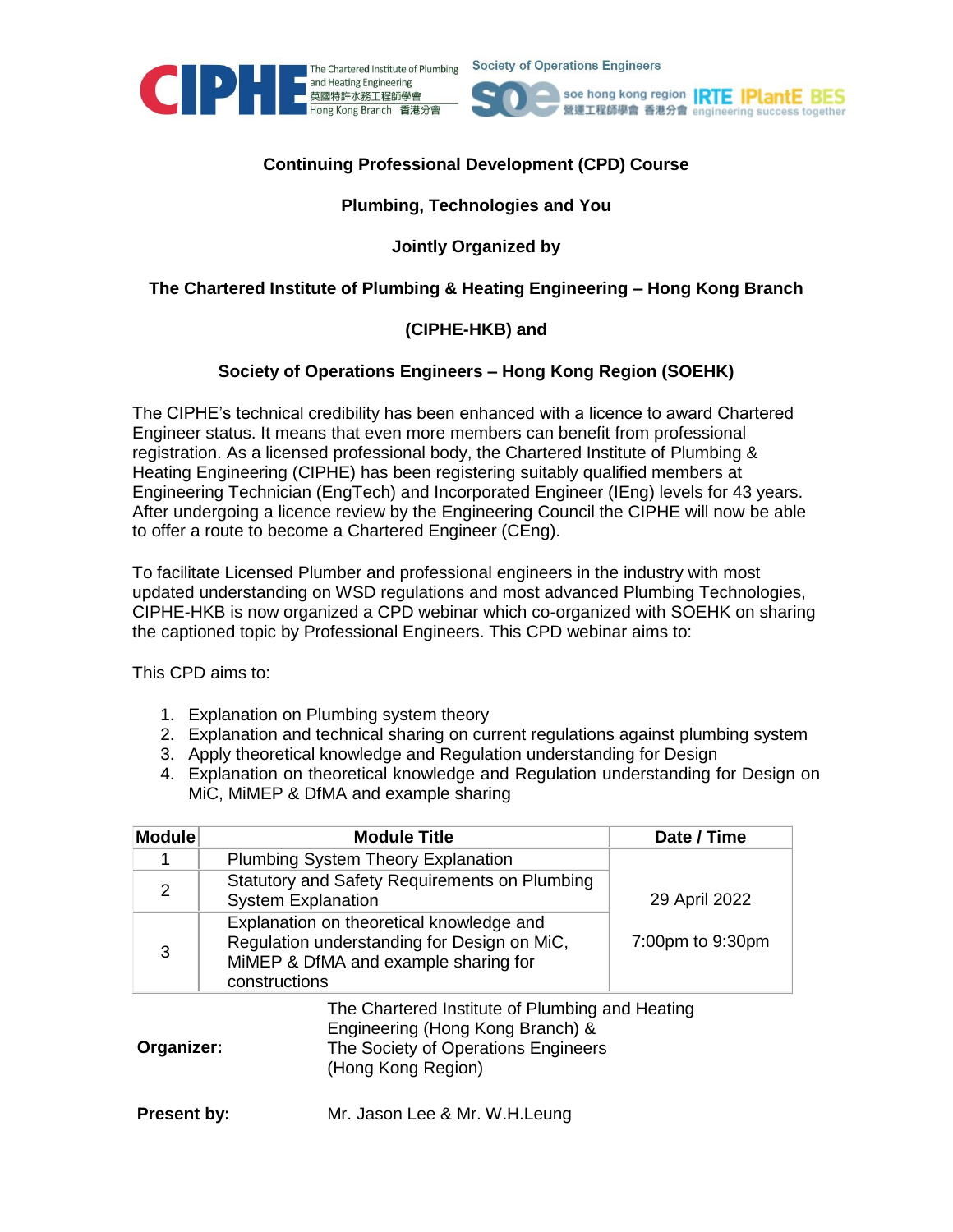

**Society of Operations Engineers** 



| Venue:                  | Webinar via Microsoft Teams<br>Webinar link will be sent after success application.                                                                                                                                                                                                                                                                 |  |
|-------------------------|-----------------------------------------------------------------------------------------------------------------------------------------------------------------------------------------------------------------------------------------------------------------------------------------------------------------------------------------------------|--|
| Language:               | Cantonese with English Terminology<br>(No material will be distributed and Q&A session in English &<br>Chinese)                                                                                                                                                                                                                                     |  |
| <b>Course Fee:</b>      | HK\$100 for CIPHE Member / SOE Member<br>HK\$150 for Non-Member<br>*Including apply for credits of the Voluntary Continuing<br>Professional Development (CPD) Scheme for LP under<br><b>Water Supplies Department</b>                                                                                                                               |  |
|                         | 1. 2.5 hours CPD certificate will be given.<br>2. This activity for 5 CPD credit is provided by the<br><b>Chartered Institute of Plumbing and Heating</b><br>Engineering - Hong Kong Branch, Accredited<br>Provider No. 003. This CPD programme provider is<br>accredited by the CPD Course Panel under Advisory<br>Board on Licensing of Plumbers. |  |
| <b>CPD Certificate:</b> | For details, please refer to below link<br>http://www.wsd.gov.hk/tc/plumbing-<br>engineering/voluntary-continuing-professional-<br>development-sche/accreditation/index.html<br>CPD code for this event: C05-003-20220429                                                                                                                           |  |
|                         | Please note that only accepted register participants will<br>receive an electronic CPD certificate: i.e. sharing of the<br>register link to others are prohibited and organizer reserves<br>the right to disqualify and terminate those non-properly<br>registered participants to attend the Seminar.                                              |  |